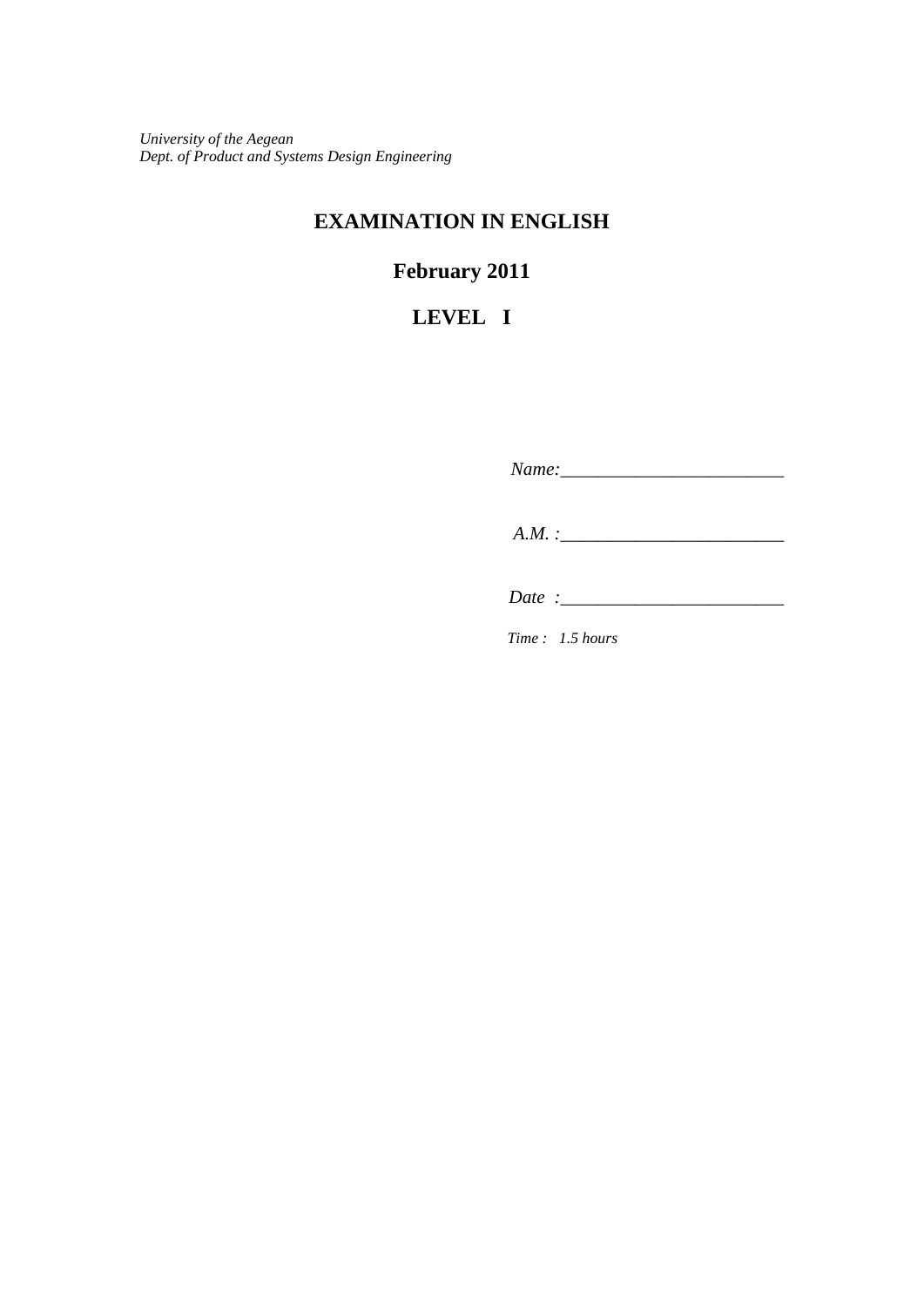**A. Name the** *items* **depicted in the following pictures and give the adjective that describes their** *shape* **where this is required.** 



- 1. <u>\_\_\_\_\_\_\_\_\_\_\_\_\_\_\_\_\_\_\_\_\_\_\_\_\_</u>
- 2. [shape]



4. [shape] \_\_\_\_\_\_\_\_\_\_\_\_\_\_\_\_\_\_\_\_\_\_\_\_\_\_





5. \_\_\_\_\_\_\_\_\_\_\_\_\_\_\_\_\_\_ \_\_\_\_\_\_\_\_\_\_\_\_\_\_\_\_\_\_\_

6. [shape]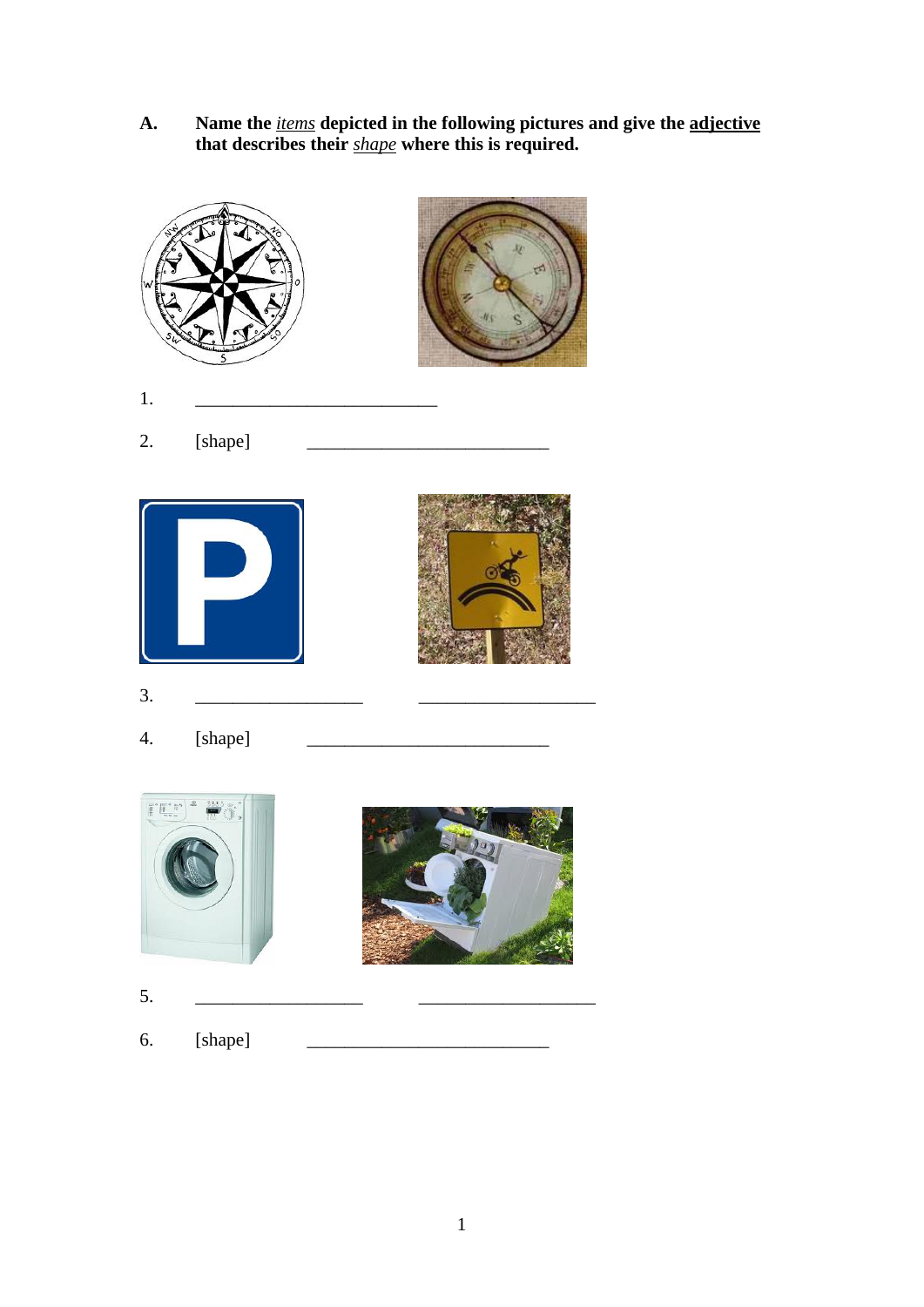

\_\_\_\_\_\_\_\_\_\_\_\_\_\_\_\_\_\_\_\_\_\_\_\_\_\_\_\_\_\_\_\_

\_\_\_\_\_\_\_\_\_\_\_\_\_\_\_\_\_\_\_\_\_\_\_\_\_\_\_\_\_\_\_\_

\_\_\_\_\_\_\_\_\_\_\_\_\_\_\_\_\_\_\_\_\_\_\_\_\_\_\_\_\_\_\_\_

8 ps.

#### **B. Give the appropriate and specific term for** *classifying* **devices and equipment according to the definitions and related examples given below.**

- 1. a device used for measuring speed, height, etc or for performing delicate and precise work  *(egs.: telescope, microscope, speedometer, magnetograph)*:
- 2. a mechanical or electrical device with moving parts that performs or assists in the performance of human tasks  *(egs.: turbine, robot, generator, vending ~, sewing ~)*:
- 3. a machine or piece of equipment, esp. an electrical one used in the house  *(egs.: cooker, refrigerator)*:

 $3 \text{ ps.}$ 

#### **C. Select the most appropriate** *terms* **from the list below, in the right form, to fill in the blanks in the following sentences.**

| strength           | mould             |
|--------------------|-------------------|
| mass-produce       | full-scale        |
| grip               | rigidity          |
| rival              | hardness          |
| fatigue-resistance | impact-resistance |
| stackable          | wear-resistance   |
| durable            | elasticity        |
|                    |                   |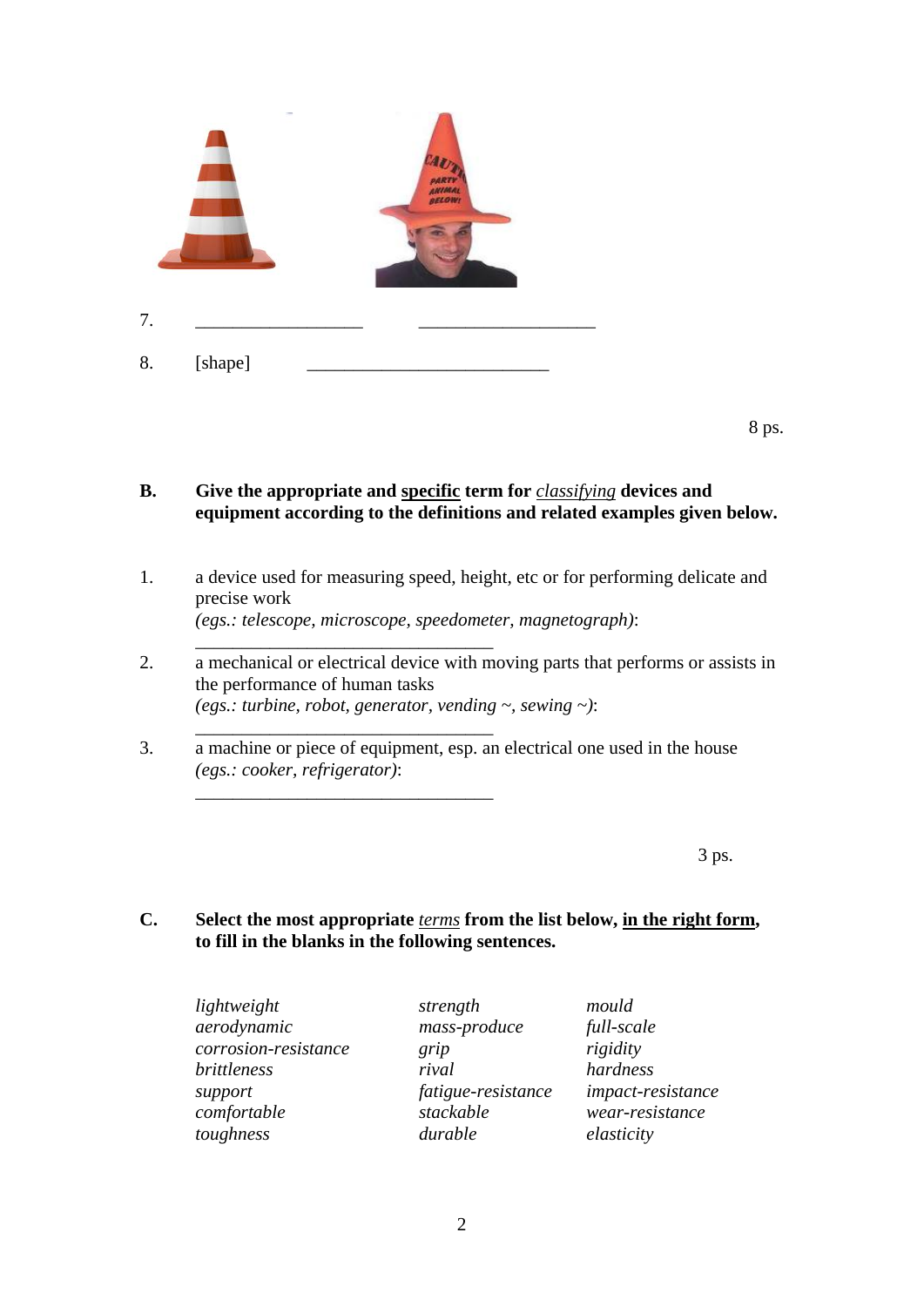- 1. The roofs are constructed from heavy and \_\_\_\_\_\_\_\_\_\_\_\_\_\_\_\_\_\_\_\_\_\_\_\_\_\_\_\_ timbers, usually teak or mahogany, which can stay in a good condition for a long time.
- 2. I wrapped a bandage around my ankle to give it some
- $\frac{1}{2}$  ,  $\frac{1}{2}$  ,  $\frac{1}{2}$  ,  $\frac{1}{2}$  ,  $\frac{1}{2}$  ,  $\frac{1}{2}$  ,  $\frac{1}{2}$  ,  $\frac{1}{2}$  ,  $\frac{1}{2}$  ,  $\frac{1}{2}$  ,  $\frac{1}{2}$  ,  $\frac{1}{2}$  ,  $\frac{1}{2}$  ,  $\frac{1}{2}$  ,  $\frac{1}{2}$  ,  $\frac{1}{2}$  ,  $\frac{1}{2}$  ,  $\frac{1}{2}$  ,  $\frac{1$ 3. The museum has a  $\qquad \qquad$  replica (= an exact copy) of a Viking ship. It's exactly the same size as the real one!
- 4. Despite the economic crisis, they still sell hand-made furniture, as opposed to most firms which prefer to \_\_\_\_\_\_\_\_\_\_\_\_\_\_\_ it so as to sell at lower prices.

4 ps.

### **GRAMMAR**

**A. Read the information below about a world famous designer and make**  *questions* **to which the following are the answers (also underlined in the passage).** 

*N.B.: you must use the 3rd singular person!* 

#### **Shiro Kuramata**



*Shiro Kuramata (1934–1991) is one of [Japan's](http://en.wikipedia.org/wiki/Japan) most important [designers](http://en.wikipedia.org/wiki/Designer) of the 20th century. Kuramata was mainly known for his use of industrial materials such as [wire](http://en.wikipedia.org/wiki/Chicken_wire)  [steel mesh](http://en.wikipedia.org/wiki/Chicken_wire) and [lucite](http://en.wikipedia.org/wiki/Lucite) to create architectural interiors and [furniture](http://en.wikipedia.org/wiki/Furniture). Revolutionary pieces such as the "How High the Moon" chair (1986) reflect the emerging [dynamism](http://en.wikipedia.org/wiki/Dynamism) and maturing creativity of postwar [Japan,](http://en.wikipedia.org/wiki/Japan) or his [Ikabana,](http://en.wikipedia.org/w/index.php?title=Ikabana&action=edit&redlink=1) lead crystal free hand blown vase, realized by the [Vilca](http://en.wikipedia.org/wiki/Vilca) from Colle Valdelsa [\(Siena\)](http://en.wikipedia.org/wiki/Siena) [Italy,](http://en.wikipedia.org/wiki/Italy) a unique example of fusion, between oriental and occidental cultures.* 

1. \_\_\_\_\_\_\_\_\_\_\_\_\_\_\_\_\_\_\_\_\_\_\_\_\_\_\_\_\_\_\_\_\_\_\_\_\_\_\_\_\_\_\_\_\_\_\_\_\_\_\_\_\_\_\_\_\_\_\_\_\_ ? In 1934. 2. \_\_\_\_\_\_\_\_\_\_\_\_\_\_\_\_\_\_\_\_\_\_\_\_\_\_\_\_\_\_\_\_\_\_\_\_\_\_\_\_\_\_\_\_\_\_\_\_\_\_\_\_\_\_\_\_\_\_\_\_\_ ? In 1991.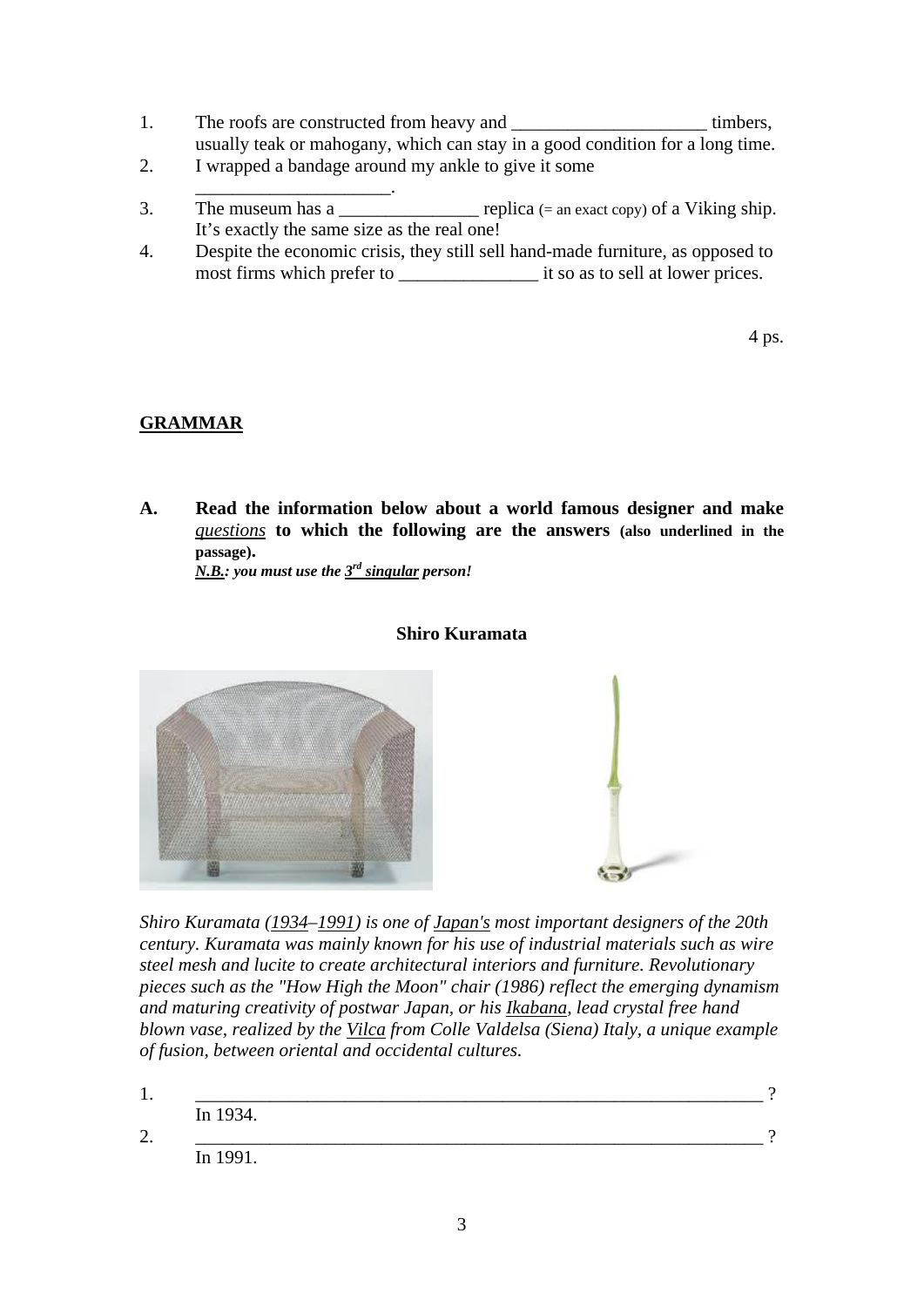3. \_\_\_\_\_\_\_\_\_\_\_\_\_\_\_\_\_\_\_\_\_\_\_\_\_\_\_\_\_\_\_\_\_\_\_\_\_\_\_\_\_\_\_\_\_\_\_\_\_\_\_\_\_\_\_\_\_\_\_\_\_ ?

 $3 \text{ ps.}$ 

**B. Make** *questions* **about the monuments shown in the following pictures to match the answer given below.** 

 **You should start your question with the word given.** 

1. [Stonehenge – U.K.]

Japanese.



- 50 tons.



- What \_\_\_\_\_\_\_\_\_\_\_\_\_\_\_\_\_\_\_\_\_\_\_\_\_\_\_\_\_\_\_\_\_\_\_ of the large stones?
- 2. [The Great Sphinx Egypt]



- It's about 4.500 years old.



- What \_\_\_\_\_\_\_\_\_\_\_\_\_\_\_\_\_\_\_\_\_\_\_\_\_\_\_\_\_\_\_\_\_\_\_ of the Great Sphinx?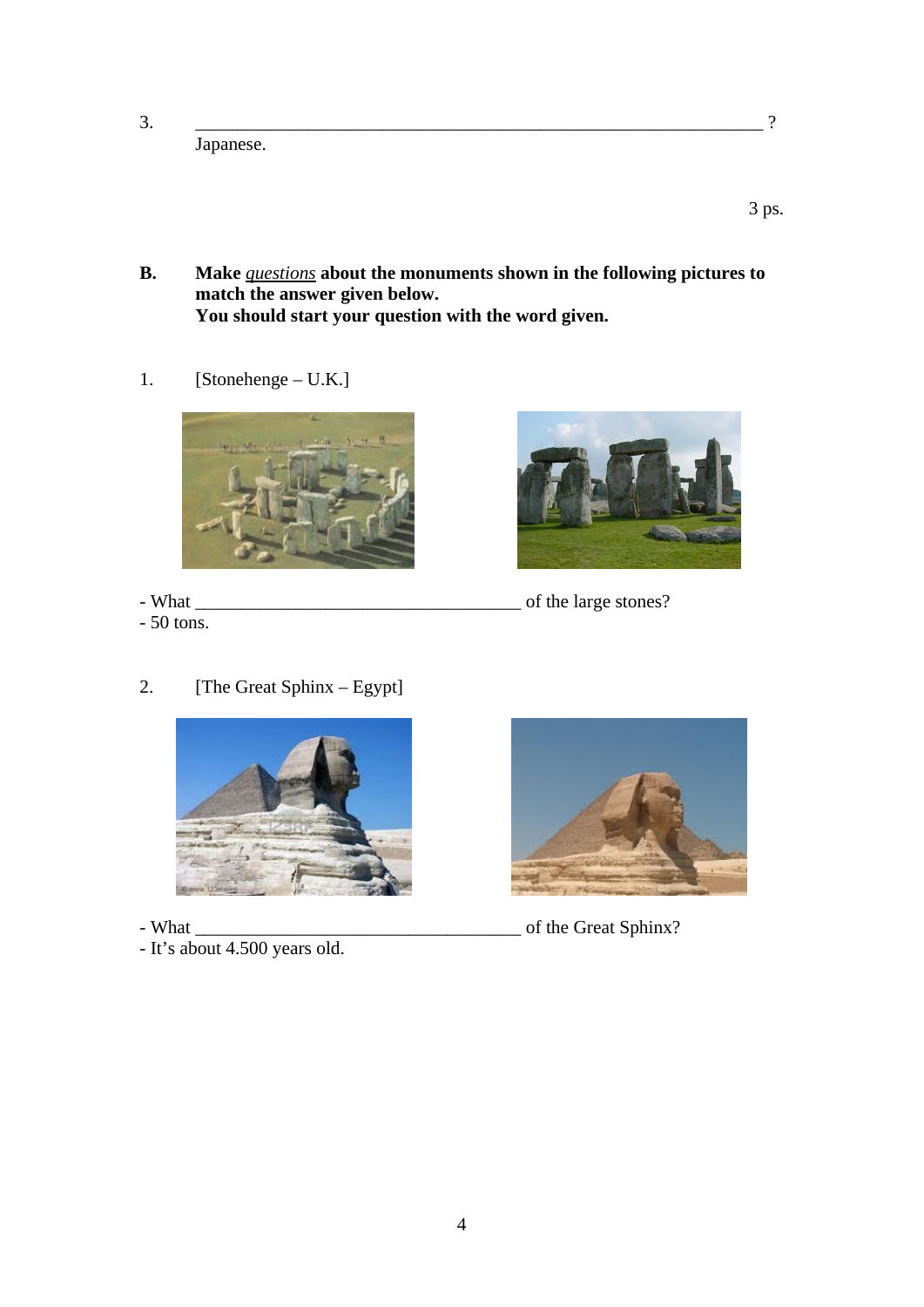### 3. [The Great Wall – China]



- 
- It's over 6.000 km.



- What \_\_\_\_\_\_\_\_\_\_\_\_\_\_\_\_\_\_\_\_\_\_\_\_\_\_\_\_\_\_\_\_\_\_\_ of the Great Wall?
	-

4. [The Great Pyramid – Egypt]

- Its height must be about 450 ft.
- 5. [Lake Superior Canada + U.S.]



- How \_\_\_\_\_\_\_\_\_\_\_\_\_\_\_\_\_\_\_\_\_\_\_\_\_\_\_\_\_\_\_\_\_\_\_ the Great Pyramid?





- How \_\_\_\_\_\_\_\_\_\_\_\_\_\_\_\_\_\_\_\_\_\_\_\_\_\_\_\_\_\_\_\_\_\_\_ Lake Superior?

- From surface to bottom, the greatest is 406 m.